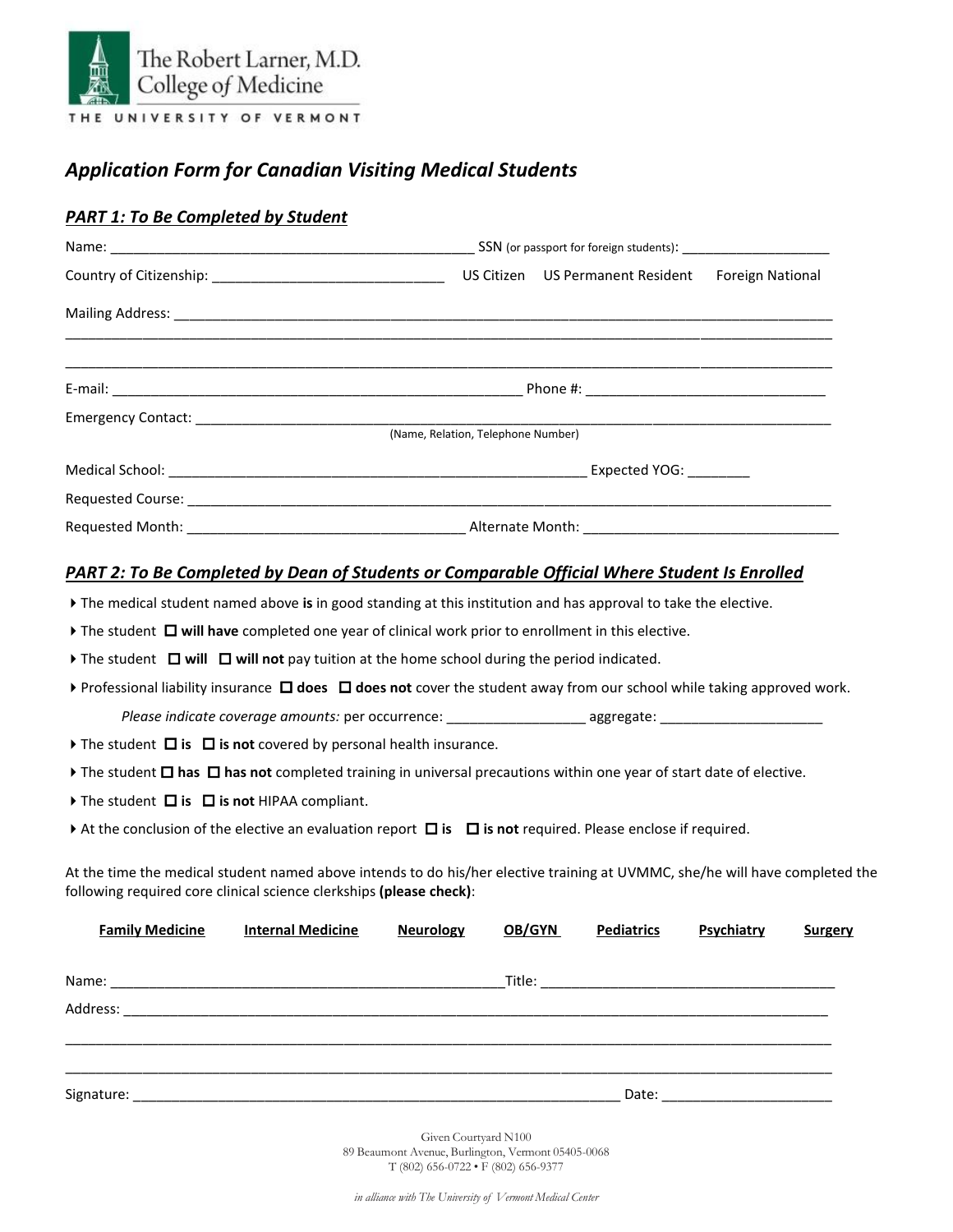

#### *PART 3: For Use By UVMMC ONLY*

|                      | agrees to host this student for the above listed rotation. |  |  |
|----------------------|------------------------------------------------------------|--|--|
|                      |                                                            |  |  |
|                      | Report Time: ________________________________              |  |  |
|                      |                                                            |  |  |
| $\frac{1}{\sqrt{2}}$ |                                                            |  |  |
|                      | Signed Elective Supervisor or Designee                     |  |  |

## *PART 4: To Be Completed By The Student After Being Accepted Into Elective*

I wish to confirm my intention of participating in this elective.

I attest by my signature below that I understand that I must have, at the time of the clinical clerkship or elective rotation, an appropriate U.S. non-immigrant visa status that will specifically allow me to engage in clerkship/rotation activities. Further, I understand that I must provide visa-related information to the Electives Coordinator prior to commencement of any clerkship or rotation activities. **Failure to have appropriate U.S. non-immigrant visa status at the time of the clerkship/rotation will result in an immediate termination of the clerkship or rotation.**

Signature: \_\_\_\_\_\_\_\_\_\_\_\_\_\_\_\_\_\_\_\_\_\_\_\_\_\_\_\_\_\_\_\_\_\_\_\_\_\_\_\_\_\_\_\_\_\_\_\_\_\_\_\_\_\_\_\_\_\_\_\_\_\_\_\_\_ Date: \_\_\_\_\_\_\_\_\_\_\_\_\_\_\_\_\_\_

Given Courtyard N100 89 Beaumont Avenue, Burlington, Vermont 05405-0068 T (802) 656-0722 • F (802) 656-9377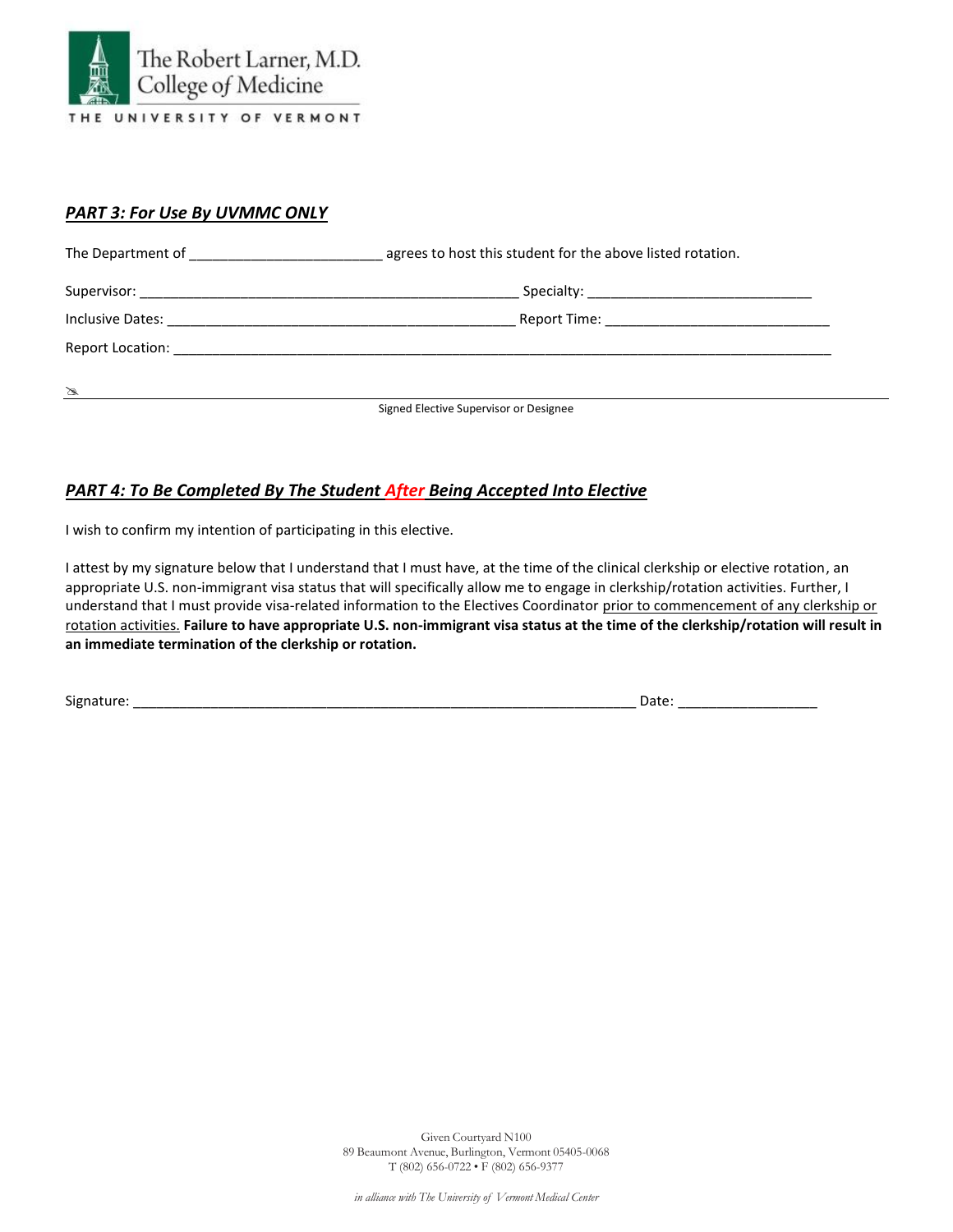

## **Instructions for Completing the Visiting Student Application and Immunization Forms**

## **The Visiting Student Application Form:**

- All students who wish to participate in a visiting elective must fill out **Part 1** of the application completely. **Part 2** must be filled out by the Dean's Office of the student's home school. This section must be completed. **Attached letters of reference or transcripts will not be accepted in place of Part 2**.
- If health insurance/liability coverage is provided by an agency other than the home institution please include copies of the student's health insurance card/certificate and/or liability certificate. The coverage amounts must be clearly stated, as well as whether the coverage is valid within the United States.
- All clinical clerkships must be complete by the time the elective is to start, and indicated as such by the home school's Dean's Office. Any student who has not completed clinical work in all subjects listed in Part 2 may be denied acceptance.
- Applicants within must submit applications at least 2 months in advance of the desired elective start date.
- Foreign students (non-US citizens/permanent residents who will require a visa to enter the United States) must sign Part 4 of the application.

#### **The AAMC Standardized Immunization Form:**

- All students must complete the AAMC Standardized Immunization Form. **Lab reports or other attachments will not be accepted in place of this form.**
- The form must be certified by the student's health care provider or school medical official. The form will not be accepted without this certification.
- The Immunization Form must be submitted with the application packet. If a complete immunization form is not included the application materials will be returned to the student.